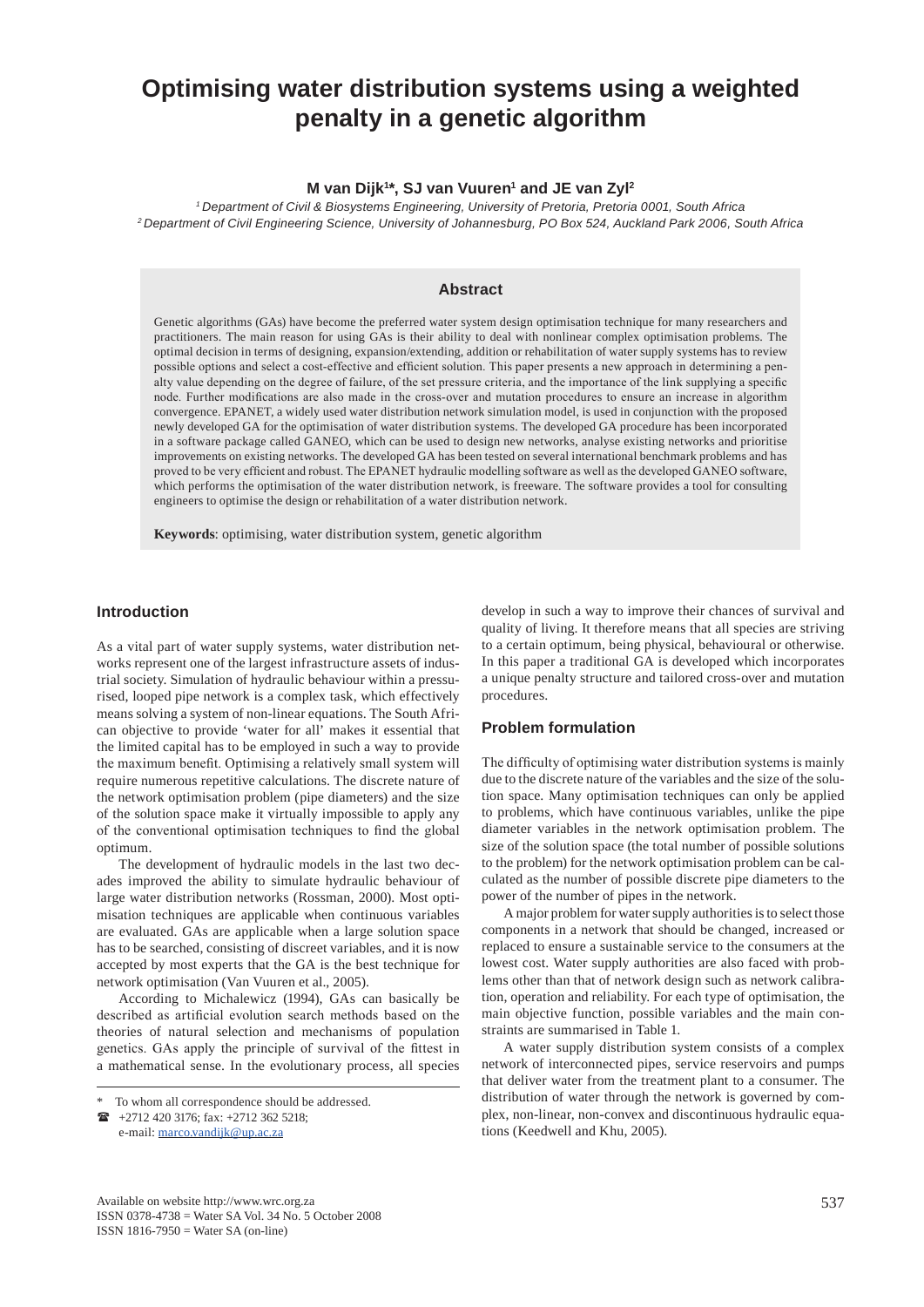|                             | <b>TABLE 1</b>                                                                 |                                                                    |                                                                                                 |  |  |  |  |  |  |  |
|-----------------------------|--------------------------------------------------------------------------------|--------------------------------------------------------------------|-------------------------------------------------------------------------------------------------|--|--|--|--|--|--|--|
|                             | Types of optimisation for water distribution systems (Van Vuuren et al., 2005) |                                                                    |                                                                                                 |  |  |  |  |  |  |  |
| Optimisation<br>type        | <b>Objective</b>                                                               | Possible variables                                                 | <b>Main constraints</b>                                                                         |  |  |  |  |  |  |  |
| Design                      | Minimise cost                                                                  | Pipe layout; pipe diameters; pipe<br>rehabilitation                | Min. level of service; available<br>diameters; rehabilitation options;<br>available budget; LCC |  |  |  |  |  |  |  |
| Operation                   | Minimise operational cost                                                      | Pump controls; reservoir levels;<br>sources and capacity           | Min. level of service;<br>number of pump switches; source<br>capacity; pump capacity            |  |  |  |  |  |  |  |
| Calibration                 | Minimise difference between<br>model and observed values                       | Pipe roughness; pipe diameter; valve<br>settings; leakage; demands | System layout; available data                                                                   |  |  |  |  |  |  |  |
| Level-of-<br>service        | Maximise level of service, e.g.<br>pressure, water quality or reliability      | All above                                                          | System configuration; budget                                                                    |  |  |  |  |  |  |  |
| Monitoring<br>system design | Minimise cost of monitoring<br>system                                          | Number and position of monitoring<br>points                        | System configuration; budget                                                                    |  |  |  |  |  |  |  |
| Network testing             | Find critical sets of events that may<br>cause a system to fail.               | Fires; pipe failures; power failures;<br>contamination events      | System configuration;<br>number of simultaneous events                                          |  |  |  |  |  |  |  |

Two equations, which are used to determine if a network is hydraulically balanced, are the continuity and energy equations (Eqs. (1) and (2) respectively).

$$
\sum_{i=1}^{n} q_i = 0 \tag{1}
$$

The continuity equation is applied to each node with  $q_i$  the flow rate (in and out of the node) and *n* the number of pipes joined at the node.

$$
\sum_{i=1}^{m} h_i = 0 \tag{2}
$$

The energy equation is applied to each loop in the network with  $h_i$  the head loss in each pipe and  $m$  the number of pipes in the loop. The head loss is the sum of the local head losses and the friction head losses. The friction head loss can be calculated using the Darcy-Weisbach (Eq. (3)) or Hazen-Williams (Eq. (4)) empirical equations or something similar.

$$
h_f = \frac{\lambda LV^2}{2gD}
$$
 (3)

$$
h_{f} = \frac{6.8193L}{D^{1.167}} \left(\frac{V}{C}\right)^{1.852} \quad or \quad h_{f} = \frac{\omega L Q^{1.852}}{C^{1.852} D^{4.871}} \tag{4}
$$

where:

- $L =$  length (m)
- $D =$  internal diameter (m)
- $V =$  velocity (m/s)
- $g =$  gravitational acceleration (m/s<sup>2</sup>)
- *λ* = Darcy Weisbach friction factor
- *C* = Hazen-Williams friction factor
- $\omega$  = numerical conversion constant (in this paper  $ω = 10.667$

The network can be hydraulically balanced utilising Eqs. (1) to (4) and methods such as the Hardy-Cross and nodal methods. The aim of designing a new network is to obtain a system that will meet the demand at each node at a required minimum pressure. Similar for the rehabilitation or improvement of a network, the optimum system is achieved when the system components are identified, to replace or rehabilitate, which will provide the level of service required.

# **Genetic algorithm**

Genetic algorithms (GAs) have been developed (Holland, 1975) to assist in searching through complex solution spaces for the optimum solution. GAs have been applied as search techniques for various engineering problems such as, structural design optimisation, water distribution network evaluation, pump scheduling, hydrological runoff predictions and resource utilisation. According to Michalewicz (1994), GAs can basically be described as artificial evolution search methods based on the theories of natural selection and mechanisms of population genetics. GAs emulate nature's optimisation technique of evolution, based on:

- **•** Survival and reproduction of the fittest members of the population
- **•** The maintenance of a population with diverse members
- **•** The inheritance of genetic information from parents
- The occasional mutation of genes.

A GA evolves optimal solutions by sampling from all the possible solutions. The best of these solutions are then combined, using the genetic operators of cross-over and mutation, to form new solutions. The identification of these best solutions is done based on a set objective function. This process continues until some termination condition is fulfilled. A flow diagram of the basic GA process is given in Fig. 1.

The objective function in the optimisation of a water distribution system is usually the minimisation of total cost. The total actual cost is a combination of the capital costs and operating and maintenance costs. In this paper only the capital cost of the pipes (supply, lay and jointing) are considered and hence it can be generally expressed as:

$$
f_{\text{cost}}(D) = \sum_{j=1} \text{KL}_j D_j^n \tag{5}
$$

The pipe costs per unit length usually vary nonlinearly with its diameter and in Eq. (5) it is assumed that it can be expressed as a single term for all diameters, where  $f_{\text{cosf}}(D)$  is the cost of the pipes,  $L_j$  and  $D_j$  are the lengths and diameters of the  $j<sup>th</sup>$  pipe and  $K$  and  $n$  are constants that will depend on local conditions (Vairamoorthy and Ali, 2000).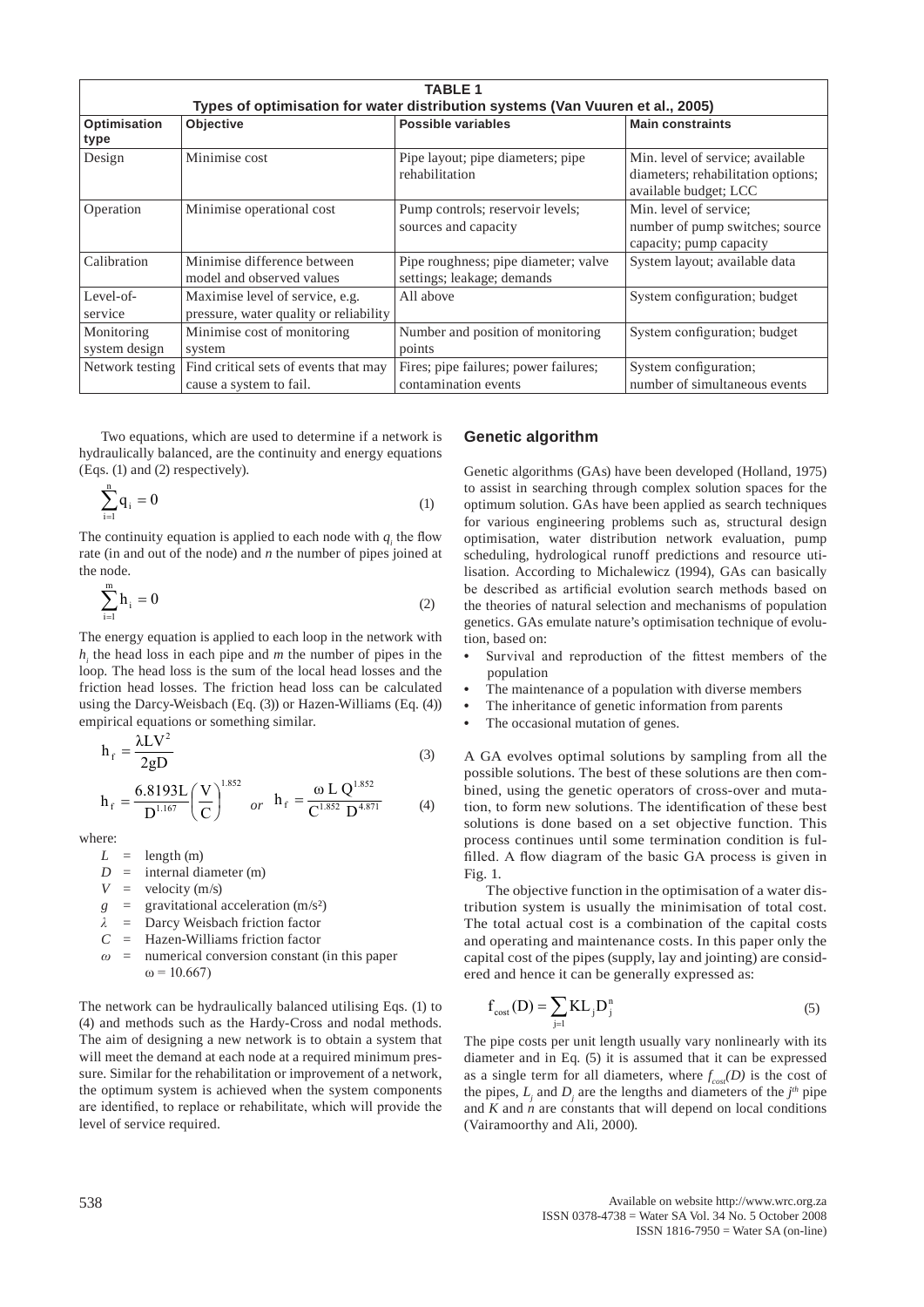

### **Genetic algorithm optimisation model**

GAs can be used to optimise various different parameters in water distribution systems. Various types of optimisation can be identified for water distribution systems as shown in Table 1. In many cases the types and subsequent objectives of optimisations are in conflict with each other. For example, attempts to minimise operational cost will generally place the system in a more vulnerable state and less able to handle abnormalities such as pipe bursts, thus reducing the level of service (Jowitt et al., 1988). In such cases it is necessary to strike a balance between the objectives. This can be done by either defining the balance before hand (for example using an objective function equally weighed for cost and level of service) or by using multi-objective optimisation. In this paper only a single objective, in this case minimising cost, will be set for a water distribution system (new or upgrading/rehabilitation). The genetic algorithm process with its newly developed penalty function is summarised in Table 2.

### **Benchmarking the model**

The developed genetic algorithm optimisation model was tested against benchmark problems in order to establish its functionality and efficiency. Software was developed (called GANEO) and

|                                             | <b>TABLE 2</b><br>Genetic algorithm process for optimising water distribution systems with weighted penalty function                                                                                                                                                                                                                                                                                                                                                                                                                                                                                                                                                                                                                                                                                                                         |  |  |  |  |  |
|---------------------------------------------|----------------------------------------------------------------------------------------------------------------------------------------------------------------------------------------------------------------------------------------------------------------------------------------------------------------------------------------------------------------------------------------------------------------------------------------------------------------------------------------------------------------------------------------------------------------------------------------------------------------------------------------------------------------------------------------------------------------------------------------------------------------------------------------------------------------------------------------------|--|--|--|--|--|
| <b>Process</b>                              | <b>Description</b>                                                                                                                                                                                                                                                                                                                                                                                                                                                                                                                                                                                                                                                                                                                                                                                                                           |  |  |  |  |  |
| Create the initial<br>population            | Make a random selection of pipe diameters, from a selected list of available pipes, for the pipe network to create a string<br>(possible network solution). Repeat this process to generate the entire population of network solutions.                                                                                                                                                                                                                                                                                                                                                                                                                                                                                                                                                                                                      |  |  |  |  |  |
| Hydraulic<br>analysis                       | Perform a hydraulic analysis on each of the population's strings (using hydraulic modelling package such as EPANET) to<br>determine the pressure and supply at each node in the network as well as the flow rate in each pipe.                                                                                                                                                                                                                                                                                                                                                                                                                                                                                                                                                                                                               |  |  |  |  |  |
| Fitness of each<br>string (solution)        | If a node does not meet the minimum pressure requirement the pipes supplying that node are penalised. If nodes have nega-<br>tive pressures the pipes supplying these nodes are penalised extensively to emphasise the poor results thereof. The cost of a<br>pipe that results in a node not meeting the minimum pressure requirement will be calculated by modifying Eq. (5) as follows<br>$(Eq. (6)$ :                                                                                                                                                                                                                                                                                                                                                                                                                                    |  |  |  |  |  |
|                                             | $PC_{Hmin-j} = C_p^{1+b} \times L_p$ and $b = PF \left[ \frac{P_{required} + (P_{required} - P_{calculated})}{P_{required}} \right] \left[ \frac{Q_j}{Q_{node}} \right]$                                                                                                                                                                                                                                                                                                                                                                                                                                                                                                                                                                                                                                                                     |  |  |  |  |  |
|                                             | where:<br>PF<br>$PC_{Hmin-j}$ = Cost of pipe 'j' with added penalty<br>$=$ User specified penalty factor<br>cost due to minimum pressure<br>$(0.5 \text{ to } 10)$<br>constraint<br>$P_{\text{calculated}} = \text{Calculated pressure at node}$<br>$P_{\text{required}} = \text{Minimum residual pressure required at node}$<br>$Q_j = \text{Flow in pipe 'j'}$<br>$Q_{\text{node}} = \text{Total flow into node}$<br>$C_p$<br>$=$ Cost of pipe per unit length, which<br>is $KD^n$<br>$L_p$<br>$=$ Length of the installed pipe<br>= Penalty factor ( $b = 5$ if $P_{calculated} < 0$ )<br>$\boldsymbol{b}$                                                                                                                                                                                                                                |  |  |  |  |  |
|                                             | The aim of the weighted penalty cost structure as defined above is to increase the penalty on a system, the greater the pres-<br>sure deficiency is and to add some proportional distribution of the importance of the supply pipe based on the flows in the<br>pipes, to the cost. The more water a specific pipe supplies to the node the greater the importance of that pipe. The higher the<br>user-specified penalty factor (PF) is the higher the cost component will be. The pressure penalties are subject to an if-then-<br>else statement, which means that if the pressures fall within the specified boundaries, no penalties would be applied. The<br>total cost of the network is the total cost of all the individual pipes (including penalties). A similar approach is followed in<br>case a velocity criterion is not met. |  |  |  |  |  |
| Reproduction<br>and cross-over<br>(pairing) | In this proposed model, 75% of the top ranked solutions of the generation is retained and the worst solutions (25%) are<br>discarded. A new set of strings (offspring) is generated from the remaining strings/solutions based on probabilities of their<br>fitness values. Through a random process, or the spin of the roulette wheel, the new strings for the new generation are cre-<br>ated. Thereafter a single point cross-over where the genes of the strings are transferred between parents is performed. The<br>selection of parents for cross-over and determining the position of cross-over in each of the pairs is again a random process<br>(although the developed software allows for other cross-over procedures).                                                                                                        |  |  |  |  |  |
| Mutation                                    | To force the solution to include gene strings from the total solution space and to steer away from the local optimum a muta-<br>tion is performed with a probability equal to the mutation rate. Each gene (pipe) of each string (network solution) has in other<br>words the probability of mutating and being replaced with a randomly selected gene from the available gene pool.                                                                                                                                                                                                                                                                                                                                                                                                                                                         |  |  |  |  |  |
| Termination                                 | Following the selection, cross-over and mutation operators and introduction of the new child organisms into the population,<br>the process is repeated until an appropriate termination condition is met. The simplest technique is to use a fixed number<br>of generations or alternatively when complete convergence has occurred or no improvement in the fitness value of the best<br>chromosome has occurred in some fixed number of the previous generations.                                                                                                                                                                                                                                                                                                                                                                          |  |  |  |  |  |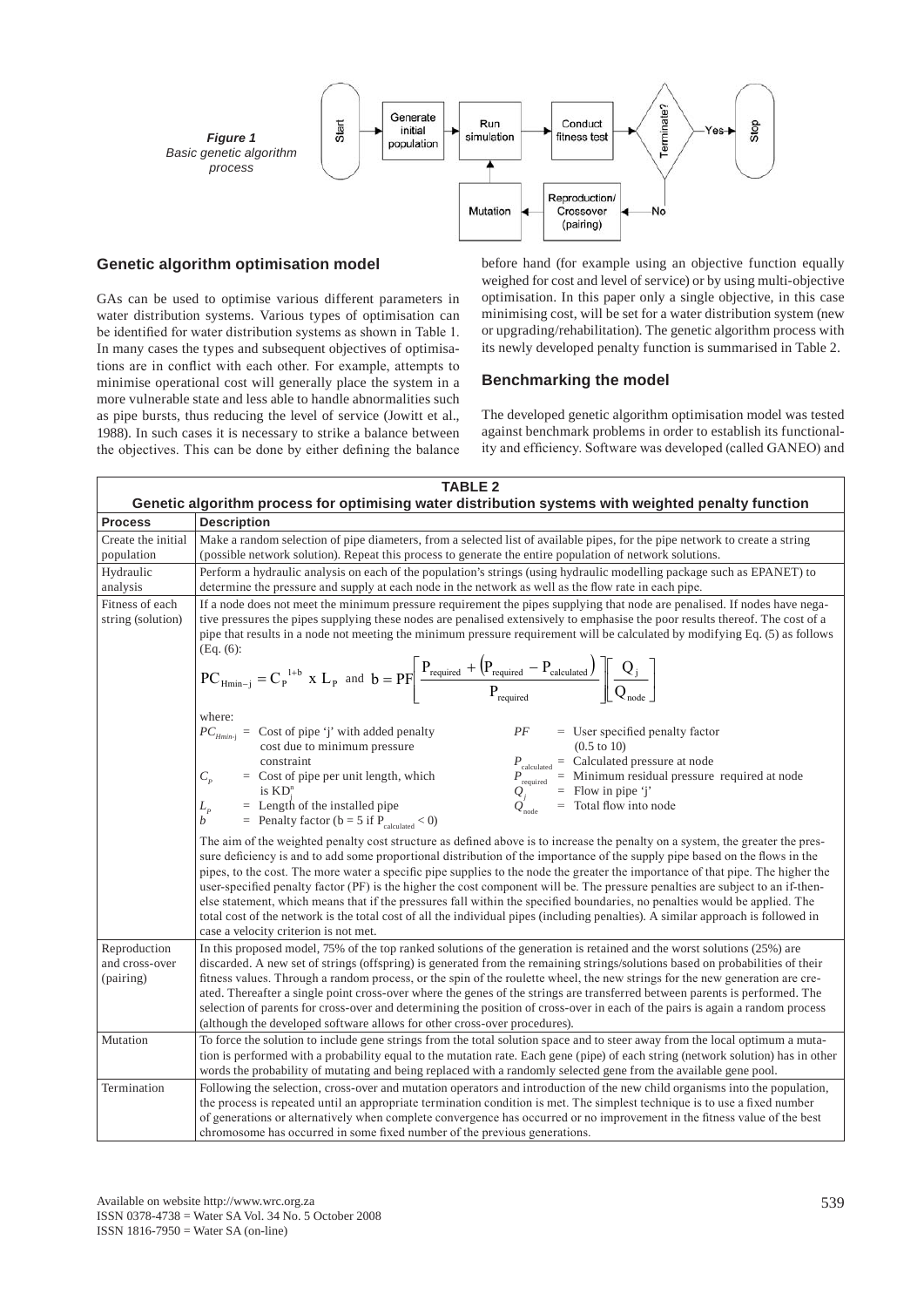used to test common networks for which many optimisations have been performed; these include traditional and heuristic methods (Savic and Walters, 1997). Three systems were tested: New York Tunnels (Example 1), Hanoi (Example 2) and Twoloop network (Example 3) detailed below.

In all three examples the Hazen-Williams equation (Eq. (4) will be utilised to determine the friction loss in a pipe link between two nodes. Previous researchers have investigated these systems extensively and obtained numerous solutions that met the defined fitness function of minimum cost based on the constraint of required pressure and demand at every node. Due to different interpretations of the Hazen-Williams equation different researchers obtained different solutions (Savic and Walters, 1997) which made direct comparison not always possible. According to Savic and Walters (1997) the numerical conversion constant ( $\omega$ ), see Eq.(4), varied from 10.5088 to 10.9031. The consequence of this variation of the ω values used is that systems designed with  $\omega$  = 10.5088 calculate a lesser friction head loss when compared to  $\omega$  = 10.9031. This result in solutions meeting the set pressure criteria when analysed with the lower boundary of ω but when reanalysed with the upper boundary failing and thus providing an unfeasible solution. The value of ω as used in the EPANET software, which was used in the hydraulic analyses, is 10.667 (similar to Dandy et al. (1996), Montesinos et al. (1999), Wu and Simpson (2002) and Keedwell and Khu (2005)).

All three benchmark problems were analysed utilising a Pentium computer wit a 3.2 GHz Intel processor, 1024 MB RAM, using Microsoft Windows XP Professional as operating system. The GANEO software utilised, an example of an improvement to a distribution network (Example 1) and two examples of designing of new networks (Examples 2 and 3) are described in the following paragraphs.

#### **GANEO software**

The developed GA optimisation model as described above required the development of a software program to perform the computations. The developed program called GANEO requires six easy steps to optimise a water distribution system:

- Step 1: Using EPANET, create a working network model and export the water distribution system into the correct format for importing in GANEO (\*.inp file).
- Step 2: Create a new project in GANEO and import the EPANET model (see Fig. 2).
- Step 3: Create a pipe selection file in GANEO from which pipes (genes) will be selected for population of the network (strings).
- Step 4: Set the GA parameters (cross-over method, mutation percentage, etc.) and boundaries (penalties) in GANEO.
- Step 5: Run the GA optimisation analysis procedure (see Fig. 3).
- Step 6: Evaluate the alternative options and export the result back to EPANET.

#### **Example 1: New York tunnels**

The New York water supply system has been studied by a number of researchers in the pipe network optimisation field. The aim of the various studies was to determine the most economical design to improve the existing system of tunnels that constituted the main water distribution system. Figure 4 is a general layout of the system indicating the pipes (Table 3), nodes (Table 4) and single supply reservoir. The existing system was found to be inadequate due to ageing and an increase in demands, in terms of the pressure requirements.

| <b>EPANET Network</b><br>Load file |                                                   | View file                      | <b>View network</b> |                           |                               |           |                          | <b>Boundaries</b><br>Minimum required<br>residual pressure | 77.72               | m              | $\overline{\phantom{a}}$ |
|------------------------------------|---------------------------------------------------|--------------------------------|---------------------|---------------------------|-------------------------------|-----------|--------------------------|------------------------------------------------------------|---------------------|----------------|--------------------------|
|                                    | Filename: New York Tunnels (SI).imp               |                                |                     |                           |                               |           |                          | <b>Maximum</b> velocity                                    | 10                  | m/s            | $\overline{\phantom{a}}$ |
| Pipe ID                            | <b>Start node</b>                                 | <b>End</b> node                | Length              | <b>Diameter</b>           | <b>Roughness</b>              | Fixed     |                          | <b>GA</b> parameters                                       |                     |                |                          |
| $\mathbf{1}$                       | $\mathbf{1}$                                      | $\overline{2}$                 | 3536.59             | 4572                      | 100                           | No        |                          | <b>Cross-over method</b>                                   | <b>Single point</b> |                | $\overline{\phantom{a}}$ |
| $\overline{2}$                     | $\overline{2}$                                    | 3                              | 6036.59             | 4572                      | 100                           | No        |                          | <b>Mutation</b>                                            | Random              |                | $\overline{\phantom{0}}$ |
| 3                                  | 3                                                 | $\overline{4}$                 | 2225.61             | 4572                      | 100                           | No        |                          | <b>Mutation percentage</b>                                 | 2.00%               |                | ٠                        |
| $\overline{4}$                     | $\overline{4}$                                    | 5                              | 2530.49             | 4572                      | 100                           | No        |                          | <b>Termination</b>                                         | Maximum generati:   |                |                          |
| 5                                  | 5                                                 | 6                              | 2621.95             | 4572                      | $100 -$                       | No        |                          | <b>Elapsed</b> time                                        | 1000                | seconds        |                          |
| 6                                  | 6                                                 | 7                              | 5823.17             | 4572                      | 100                           | No        |                          |                                                            |                     |                |                          |
| 7                                  | 7                                                 | 8                              | 2926.83             | 3352.8                    | 100                           | No        |                          | <b>No of iterations</b>                                    | 1000                |                |                          |
| 8                                  | 8                                                 | 9                              | 3810.98             | 3352.8                    | 100                           | No        |                          | Number of favourable<br>solutions                          | 20                  |                |                          |
| 9                                  | 9                                                 | 10                             | 2926.83             | 4572                      | 100                           | No        | $\overline{\phantom{a}}$ | <b>Population size</b>                                     | 100                 |                |                          |
|                                    |                                                   |                                |                     |                           |                               |           |                          | <b>User comments</b>                                       |                     |                |                          |
| New network                        | <b>Network Description</b><br>$\sigma$            | Improvement (Additional pipes) |                     |                           | Improvement (Replacing pipes) |           |                          | <b>Example project</b>                                     |                     |                | A,                       |
| Pipe data                          |                                                   |                                |                     |                           |                               |           |                          |                                                            |                     |                | $\sim$                   |
|                                    | Filename: New York Tunnels pipe data set (SI) pip |                                |                     |                           | <b>Create file</b>            | Load file |                          | <b>Pressure penalty</b>                                    |                     | 10             |                          |
|                                    | Pipe name                                         | <b>Class</b>                   | Nominal<br>diameter | <b>Inside</b><br>diameter | <b>Roughness</b>              | Cost      |                          | <b>Velocity penalty</b><br><b>Acceptable range of</b>      |                     | $\overline{2}$ |                          |
| <b>Steel</b>                       |                                                   | 10                             | $\mathbf 0$         | $\theta$                  | 100                           | 0.00      |                          | <b>Comparative vs Real cost</b>                            |                     | 0              |                          |
| Steel 36 in                        |                                                   | 10                             | 914.4               | 914.4                     | 100                           | 306.75    |                          | <b>Initial seed number</b>                                 |                     | 123            |                          |
| Steel 48 in                        |                                                   | 10                             | 1219.2              | 1219.2                    | 100                           | 439.63    |                          |                                                            |                     |                |                          |
| Steel 60 in                        |                                                   | 10                             | 1524                | 1524                      | 100                           | 577.43    | $\overline{\phantom{a}}$ | Run GA optimization                                        |                     |                | $\mathcal{P}$            |

*Figure 2 GANEO input screen*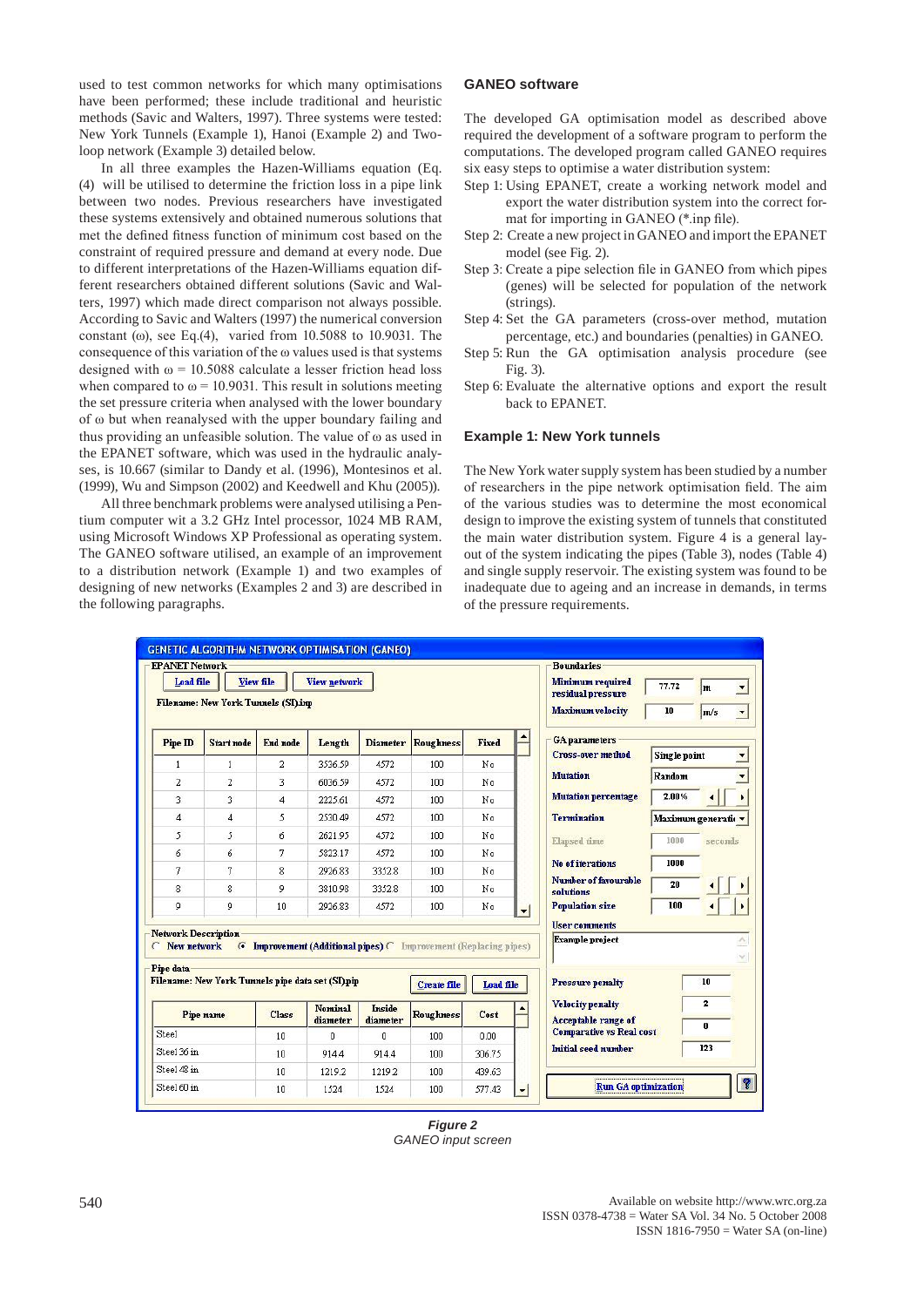

*Figure 3 GANEO results screen*



| <b>TABLE 3</b><br>Pipe data of the existing system/network |             |              |  |  |  |  |  |
|------------------------------------------------------------|-------------|--------------|--|--|--|--|--|
| Pipe                                                       | Length (m)  | Diameter (m) |  |  |  |  |  |
| $\mathbf{1}$                                               | 3 536.59    | 4.57         |  |  |  |  |  |
| $\overline{2}$                                             | 6 0 3 6 .59 | 4.57         |  |  |  |  |  |
| 3                                                          | 2 2 2 5 .61 | 4.57         |  |  |  |  |  |
| $\overline{4}$                                             | 2 530.49    | 4.57         |  |  |  |  |  |
| 5                                                          | 2 621.95    | 4.57         |  |  |  |  |  |
| 6                                                          | 5 823.17    | 4.57         |  |  |  |  |  |
| 7                                                          | 2926.83     | 3.35         |  |  |  |  |  |
| 8                                                          | 3 810.98    | 3.35         |  |  |  |  |  |
| 9                                                          | 2926.83     | 4.57         |  |  |  |  |  |
| 10                                                         | 3 414.63    | 5.18         |  |  |  |  |  |
| 11                                                         | 4 4 2 0.73  | 5.18         |  |  |  |  |  |
| 12                                                         | 3 7 19.51   | 5.18         |  |  |  |  |  |
| 13                                                         | 7 347.56    | 5.18         |  |  |  |  |  |
| 14                                                         | 6 432.93    | 5.18         |  |  |  |  |  |
| 15                                                         | 4 725.61    | 5.18         |  |  |  |  |  |
| 16                                                         | 8 048.78    | 1.83         |  |  |  |  |  |
| 17                                                         | 9 512.20    | 1.83         |  |  |  |  |  |
| 18                                                         | 7 317.07    | 1.52         |  |  |  |  |  |
| 19                                                         | 4 390.24    | 1.52         |  |  |  |  |  |
| 20                                                         | 11 707.32   | 1.52         |  |  |  |  |  |
| 21                                                         | 8 048.78    | 1.83         |  |  |  |  |  |

*General layout of New York tunnels water supply system*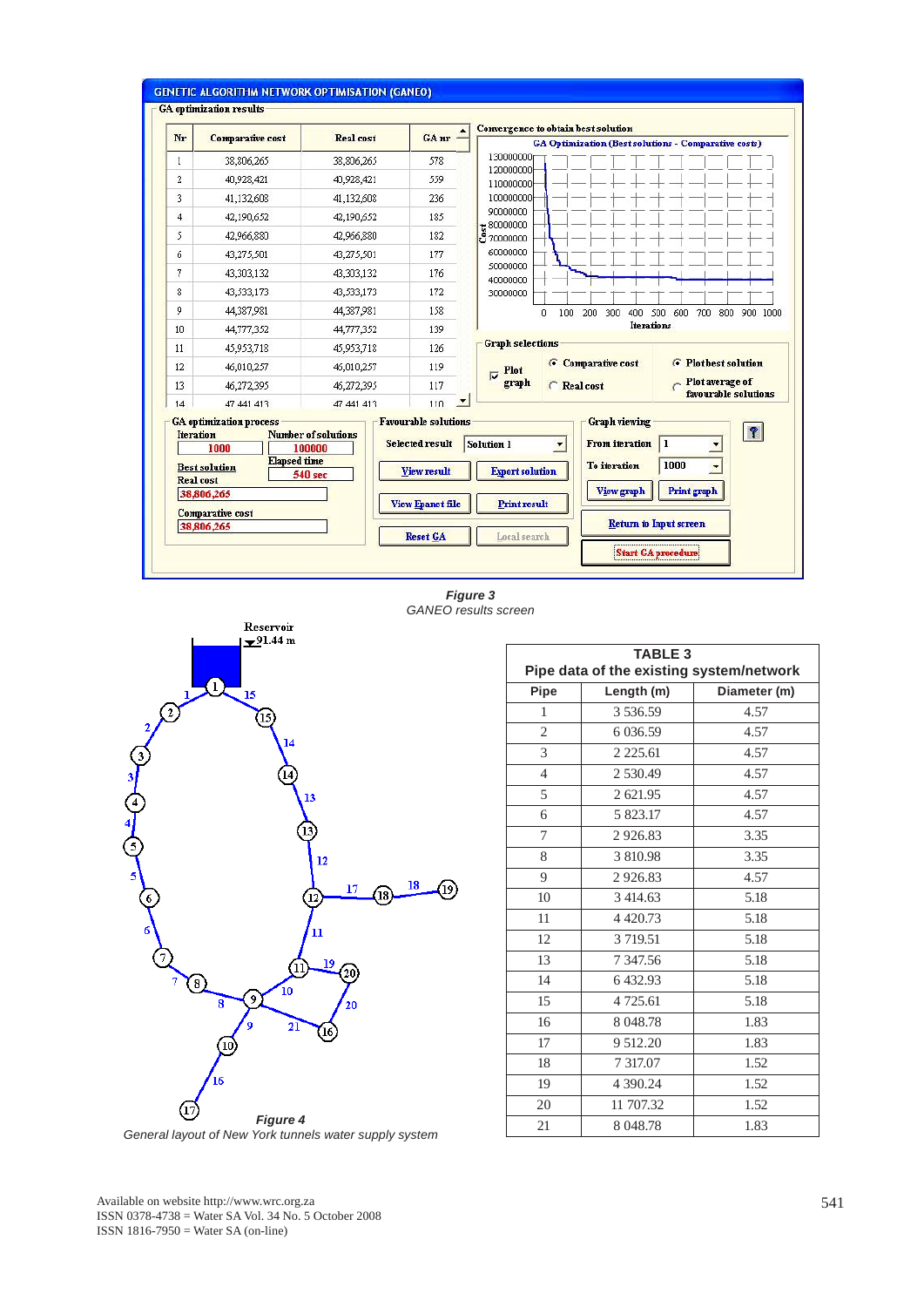| <b>TABLE 4</b> |                                          |                            |  |  |  |  |  |  |  |
|----------------|------------------------------------------|----------------------------|--|--|--|--|--|--|--|
|                | Node data of the existing system/network |                            |  |  |  |  |  |  |  |
| <b>Node</b>    | <b>Minimum required</b>                  | Demand (m <sup>3</sup> /s) |  |  |  |  |  |  |  |
|                | pressure level (m)*                      |                            |  |  |  |  |  |  |  |
| $\mathbf{1}$   | 91.44                                    | Reservoir                  |  |  |  |  |  |  |  |
| $\overline{c}$ | 77.72                                    | 2.62                       |  |  |  |  |  |  |  |
| 3              | 77.72                                    | 2.62                       |  |  |  |  |  |  |  |
| $\overline{4}$ | 77.72                                    | 2.50                       |  |  |  |  |  |  |  |
| 5              | 77.72                                    | 2.50                       |  |  |  |  |  |  |  |
| 6              | 77.72                                    | 2.50                       |  |  |  |  |  |  |  |
| 7              | 77.72                                    | 2.50                       |  |  |  |  |  |  |  |
| 8              | 77.72                                    | 2.50                       |  |  |  |  |  |  |  |
| 9              | 77.72                                    | 4.81                       |  |  |  |  |  |  |  |
| 10             | 77.72                                    | 0.03                       |  |  |  |  |  |  |  |
| 11             | 77.72                                    | 4.81                       |  |  |  |  |  |  |  |
| 12             | 77.72                                    | 3.32                       |  |  |  |  |  |  |  |
| 13             | 77.72                                    | 3.32                       |  |  |  |  |  |  |  |
| 14             | 77.72                                    | 2.62                       |  |  |  |  |  |  |  |
| 15             | 77.72                                    | 2.62                       |  |  |  |  |  |  |  |
| 16             | 79.25                                    | 4.81                       |  |  |  |  |  |  |  |
| 17             | 83.15                                    | 1.63                       |  |  |  |  |  |  |  |
| 18             | 77.72                                    | 3.32                       |  |  |  |  |  |  |  |
| 19             | 77.72                                    | 3.32                       |  |  |  |  |  |  |  |
| 20             | 77.72                                    | 4.81                       |  |  |  |  |  |  |  |

*\* The ground elevation is 0.0 m.*

| <b>TABLE 5</b><br>Available pipes from which the pipe selection will<br>be made |                         |                          |                                   |  |  |  |  |  |
|---------------------------------------------------------------------------------|-------------------------|--------------------------|-----------------------------------|--|--|--|--|--|
| Pipe<br>no                                                                      | <b>Diameter</b><br>(mm) | Unit pipe cost<br>(\$/m) | Reference<br>diameter<br>(inches) |  |  |  |  |  |
| 1                                                                               | 0.0                     | 0.00                     | $\Omega$                          |  |  |  |  |  |
| 2                                                                               | 914.4                   | 306.75                   | 36                                |  |  |  |  |  |
| 3                                                                               | 1 219.2                 | 439.63                   | 48                                |  |  |  |  |  |
| $\overline{4}$                                                                  | 1 524.0                 | 577.43                   | 60                                |  |  |  |  |  |
| 5                                                                               | 1828.8                  | 725.07                   | 72                                |  |  |  |  |  |
| 6                                                                               | 2 133.6                 | 875.98                   | 84                                |  |  |  |  |  |
| 7                                                                               | 2438.4                  | 1 0 3 6.75               | 96                                |  |  |  |  |  |
| 8                                                                               | 2 743.2                 | 1 197.51                 | 108                               |  |  |  |  |  |
| 9                                                                               | 3 048.0                 | 1 368.11                 | 120                               |  |  |  |  |  |
| 10                                                                              | 3 3 5 2 . 8             | 1 538.71                 | 132                               |  |  |  |  |  |
| 11                                                                              | 3 657.6                 | 1 712.60                 | 144                               |  |  |  |  |  |
| 12                                                                              | 3 9 6 2.4               | 1 893.04                 | 156                               |  |  |  |  |  |
| 13                                                                              | 4 267.2                 | 2 0 7 3 . 4 9            | 168                               |  |  |  |  |  |
| 14                                                                              | 4 572.0                 | 2 2 6 0.50               | 180                               |  |  |  |  |  |
| 15                                                                              | 4 876.8                 | 2447.51                  | 192                               |  |  |  |  |  |
| 16                                                                              | 5 181.6                 | 2 637.80                 | 204                               |  |  |  |  |  |

The method utilised to improve the system was to lay parallel pipes between certain nodes. There are 15 available commercial diameters (Table 5), which could be used as well as a socalled 'do nothing' option for each of the 21 pipes in the system. The cost per unit length as shown in Table 5 is similar to other researchers' defined cost functions (see Eq.  $(5)$  with L = 1 m,  $K = 0.06537$ ,  $n = 1.24$  and D measured in mm).

A Hazen-Williams friction factor of  $C_H = 100$  is assumed for both the old tunnels and the new pipes. It has been indicated that



*Figure 5 Convergence to optimum solution (New York Tunnels)*

the conversion from imperial units to metric units could result in small differences and subsequent changes in optimum solutions (Savic and Walters, 1997).

The only system constraint that this network has is that the minimum head at each node should be as indicated in Table 4. Although the system is fairly unsophisticated and small in comparison to the internal distribution system there are 1.93 x E25 or 1621 possible solutions for this system. It is thus impossible to analyse every single network improvement alternative.

The optimum obtained with the proposed GA procedure as used in the GANEO program was \$M38.65. The number of iterations (generations) it took to obtain this optimum was 684. The convergence to the optimum is shown in Fig. 5. As can be seen the initial reduction in total cost of the system occurs fast after which this improvement process slows down.

The nodes with its pressure closest to the minimum required are Nodes 16, 17 and 19 with pressure elevations of 79.26 m, 83.16 m and 77.73 m respectively. The five best solutions, based on randomly selected initial seed values, and their costs are shown in Table 6. The following GA parameters were used: number of generations  $= 1000$ , population  $= 100$ , penalty factor  $= 5 - 6$  and mutation rate was set at 3%.

| <b>TABLE 6</b><br>Optimisation results of the New York tunnel system |                           |                                             |                                            |  |  |  |  |  |
|----------------------------------------------------------------------|---------------------------|---------------------------------------------|--------------------------------------------|--|--|--|--|--|
| <b>Initial</b><br>seed                                               | <b>Total cost</b><br>(SM) | Optimum<br>obtained<br>during<br>generation | Time to reach<br>optimum<br>solution (sec) |  |  |  |  |  |
| 1                                                                    | 38.648                    | 684                                         | 379                                        |  |  |  |  |  |
| $\overline{c}$                                                       | 39.676                    | 592                                         | 328                                        |  |  |  |  |  |
| 3                                                                    | 39.790                    | 980                                         | 543                                        |  |  |  |  |  |
| $\overline{4}$                                                       | 39.953                    | 620                                         | 344                                        |  |  |  |  |  |
| $\overline{\phantom{0}}$                                             | 40.891                    | 787                                         | 436                                        |  |  |  |  |  |
| Average                                                              | 39.792                    | 733                                         | 406                                        |  |  |  |  |  |

These analyses in Table 6 compare favourably with the average cost of \$M39.57 after 44 280 evaluations obtained by Montesinos et al. (1999) using different parameter sets and constraints. A direct comparison of the optimum solution obtained with the developed GA procedure and that obtained by other researchers is shown in Table 7.

As indicated by Savic and Walters (1997), GAs are stochastic-search techniques and the solution found will not always be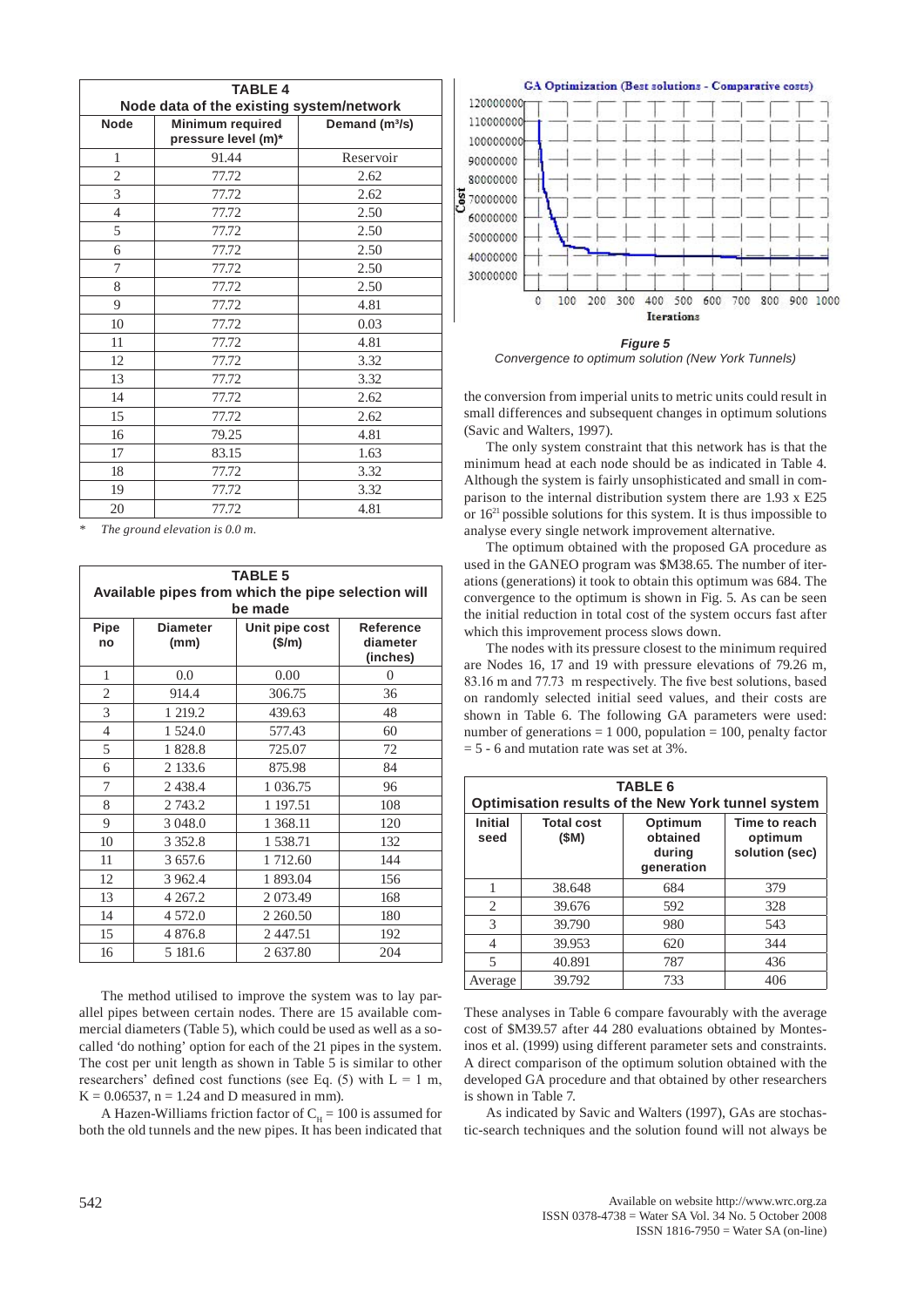|                                        | <b>TABLE 7</b><br><b>Comparison with previous researchers' results</b> |                             |                   |                        |                                    |                        |                                |                                |                                  |                                        |                           |                          |
|----------------------------------------|------------------------------------------------------------------------|-----------------------------|-------------------|------------------------|------------------------------------|------------------------|--------------------------------|--------------------------------|----------------------------------|----------------------------------------|---------------------------|--------------------------|
|                                        |                                                                        |                             |                   |                        |                                    |                        |                                |                                |                                  |                                        |                           |                          |
| Researcher                             | Schaake<br>and Lai<br>(1969)                                           | Quindry<br>et al.<br>(1981) | Gessler<br>(1985) | <b>Bhave</b><br>(1985) | Morgan<br>and<br>Goulter<br>(1985) | Dandy et<br>al. (1996) | Savic and<br>Walters<br>(1997) | Savic and<br>Walters<br>(1997) | Monte-<br>sinos et<br>al. (1999) | Vairava-<br>moorthy<br>& Ali<br>(2000) | Wu &<br>Simpson<br>(2002) | <b>Authors</b><br>(2008) |
| ω                                      |                                                                        | 10.9031                     |                   |                        |                                    | 10.6792                | 10.5088                        | 10.9031                        | 10.667                           | 10.5088                                | 10.6792                   | 10.667                   |
| Pipe                                   |                                                                        |                             |                   |                        |                                    |                        | Diameter (inches)              |                                |                                  |                                        |                           |                          |
| 1                                      | 52.02                                                                  | 0.00                        | 0.00              | 0.0                    | 0.00                               | 0.00                   | 0.00                           | 0.00                           | 0.00                             | 0.00                                   | 0.00                      | 0.00                     |
| $\overline{2}$                         | 49.90                                                                  | 0.00                        | 0.00              | 0.00                   | 0.00                               | 0.00                   | 0.00                           | 0.00                           | 0.00                             | 0.00                                   | 0.00                      | 0.00                     |
| 3                                      | 63.41                                                                  | 0.00                        | 0.00              | 0.00                   | 0.00                               | 0.00                   | 0.00                           | 0.00                           | 0.00                             | 0.00                                   | 0.00                      | 0.00                     |
| $\overline{4}$                         | 55.59                                                                  | 0.00                        | 0.00              | 0.00                   | 0.00                               | 0.00                   | 0.00                           | 0.00                           | 0.00                             | 0.00                                   | 0.00                      | 0.00                     |
| 5                                      | 57.25                                                                  | 0.00                        | 0.00              | 0.00                   | 0.00                               | 0.00                   | 0.00                           | 0.00                           | 0.00                             | 0.00                                   | 0.00                      | 0.00                     |
| 6                                      | 59.19                                                                  | 0.00                        | 0.00              | 0.00                   | 0.00                               | 0.00                   | 0.00                           | 0.00                           | 0.00                             | 0.00                                   | 0.00                      | 0.00                     |
| $\overline{7}$                         | 59.06                                                                  | 0.00                        | 100.00            | 0.00                   | 144.00                             | 0.00                   | 108.00                         | 0.00                           | 0.00                             | 96.00                                  | 0.00                      | 144.00                   |
| 8                                      | 54.95                                                                  | 0.00                        | 100.00            | 0.00                   | 0.00                               | 0.00                   | 0.00                           | 0.00                           | 0.00                             | 0.00                                   | 0.00                      | 0.00                     |
| 9                                      | 0.00                                                                   | 0.00                        | 0.00              | 0.00                   | 0.00                               | 0.00                   | 0.00                           | 0.00                           | 0.00                             | 0.00                                   | 0.00                      | 0.00                     |
| 10                                     | 0.00                                                                   | 0.00                        | 0.00              | 0.00                   | 0.00                               | 0.00                   | 0.00                           | 0.00                           | 0.00                             | 0.00                                   | 0.00                      | 0.00                     |
| 11                                     | 116.21                                                                 | 119.02                      | 0.00              | 0.00                   | 0.00                               | 0.00                   | 0.00                           | 0.00                           | 0.00                             | 0.00                                   | 0.00                      | 0.00                     |
| 12                                     | 125.25                                                                 | 134.39                      | 0.00              | 0.00                   | 0.00                               | 0.00                   | 0.00                           | 0.00                           | 0.00                             | 0.00                                   | 0.00                      | 0.00                     |
| 13                                     | 126.87                                                                 | 132.49                      | 0.00              | 0.00                   | 0.00                               | 0.00                   | 0.00                           | 0.00                           | 0.00                             | 0.00                                   | 0.00                      | 0.00                     |
| 14                                     | 133.07                                                                 | 132.87                      | 0.00              | 0.00                   | 0.00                               | 0.00                   | 0.00                           | 0.00                           | 0.00                             | 0.00                                   | 0.00                      | 0.00                     |
| 15                                     | 126.52                                                                 | 131.37                      | 0.00              | 136.43                 | 0.00                               | 120.00                 | 0.00                           | 144.00                         | 120.00                           | 0.00                                   | 120.00                    | 0.00                     |
| 16                                     | 19.52                                                                  | 19.26                       | 100.00            | 87.37                  | 96.00                              | 84.00                  | 96.00                          | 84.00                          | 84.00                            | 100.00                                 | 84.00                     | 96.00                    |
| 17                                     | 91.83                                                                  | 91.71                       | 100.00            | 99.23                  | 96.00                              | 96.00                  | 96.00                          | 96.00                          | 96.00                            | 96.00                                  | 96.00                     | 96.00                    |
| 18                                     | 72.76                                                                  | 72.76                       | 80.00             | 78.17                  | 84.00                              | 84.00                  | 84.00                          | 84.00                          | 84.00                            | 84.00                                  | 84.00                     | 84.00                    |
| 19                                     | 72.61                                                                  | 72.64                       | 60.00             | 54.40                  | 60.00                              | 72.00                  | 72.00                          | 72.00                          | 72.00                            | 72.00                                  | 72.00                     | 72.00                    |
| 20                                     | 0.00                                                                   | 0.00                        | 0.00              | 0.00                   | 0.00                               | 0.00                   | 0.00                           | 0.00                           | 0.00                             | 0.00                                   | 0.00                      | 0.00                     |
| 21                                     | 57.82                                                                  | 54.97                       | 80.00             | 81.50                  | 84.00                              | 72.00                  | 72.00                          | 72.00                          | 72.00                            | 72.00                                  | 72.00                     | 72.00                    |
| Cost<br>\$M)                           | 78.09                                                                  | 63.58                       | 41.80             | 40.18                  | 39.20                              | 38.80                  | 37.13                          | 40.42                          | 38.80                            | 37.10                                  | 38.80                     | 38.65                    |
| Achieved<br>at<br>evaluation<br>number |                                                                        |                             |                   |                        |                                    | 125 000                | 1 000 000*                     | 1 000 000*                     | 18 300                           | 80 000                                 | 22 500                    | 68 400                   |

*\* Number of generations allowed (exact evaluation number when optimum was achieved is unknown)*

the same and a number of runs are required to ensure that the solutions identified are of good quality.

optimised. It has a single fixed head source at elevation of 100 m. There are 34 pipes and 32 nodes as shown in Fig. 6 and listed in Tables 8 and 9.

6

# **Example 2: Hanoi network**

The Hanoi system, Vietnam, is a new network that should be



*Figure 6 General layout of Hanoi water distribution network*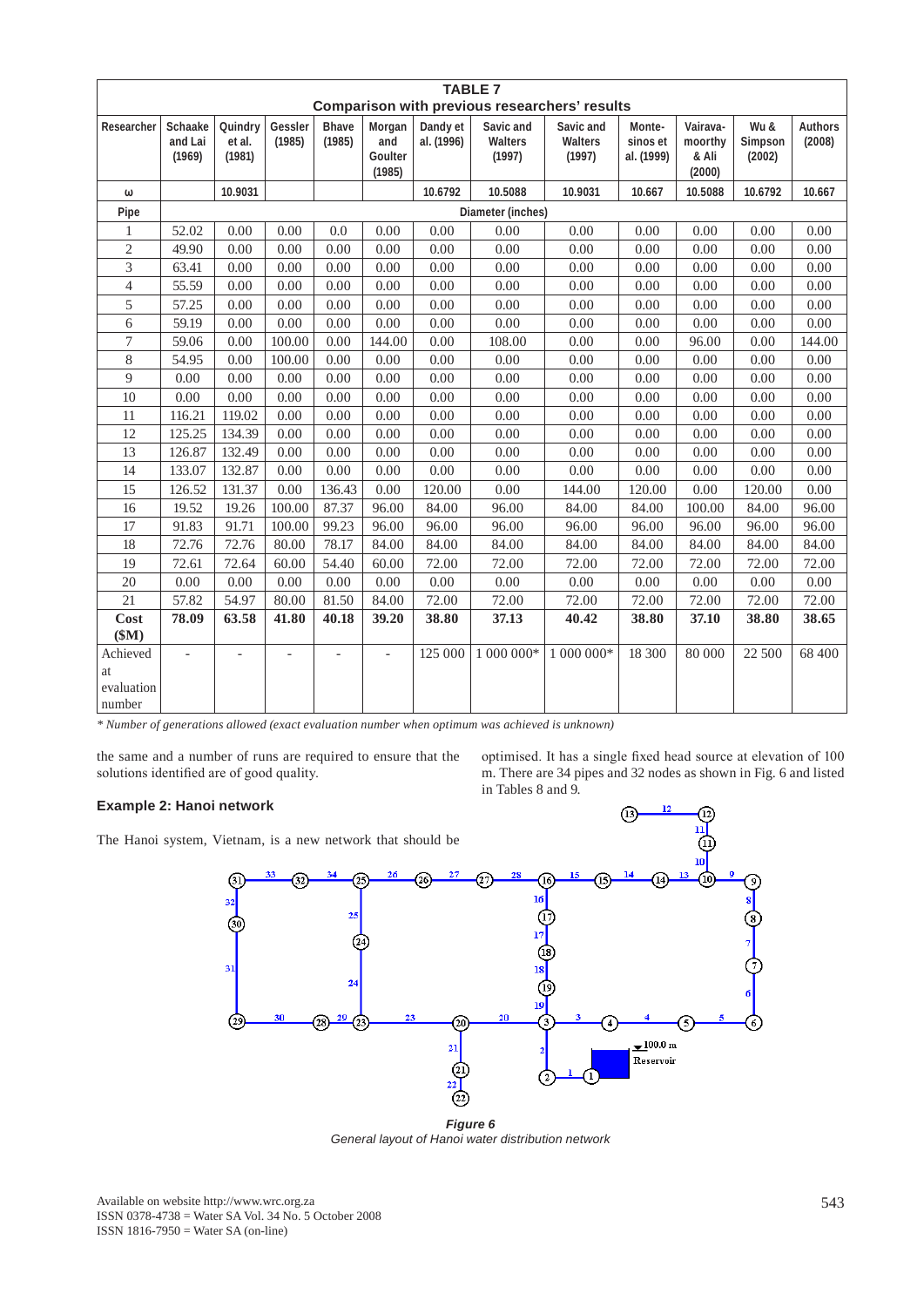| <b>TABLE 8</b>                       |            |  |      |            |  |  |  |  |  |
|--------------------------------------|------------|--|------|------------|--|--|--|--|--|
| Pipe lengths of the existing network |            |  |      |            |  |  |  |  |  |
| Pipe                                 | Length (m) |  | Pipe | Length (m) |  |  |  |  |  |
| 1                                    | 100        |  | 18   | 800        |  |  |  |  |  |
| 2                                    | 1 350      |  | 19   | 400        |  |  |  |  |  |
| 3                                    | 900        |  | 20   | 2 2 0 0    |  |  |  |  |  |
| $\overline{4}$                       | 1 1 5 0    |  | 21   | 1500       |  |  |  |  |  |
| 5                                    | 1450       |  | 22   | 500        |  |  |  |  |  |
| 6                                    | 450        |  | 23   | 2650       |  |  |  |  |  |
| 7                                    | 850        |  | 24   | 1 2 3 0    |  |  |  |  |  |
| 8                                    | 850        |  | 25   | 1 300      |  |  |  |  |  |
| 9                                    | 800        |  | 26   | 850        |  |  |  |  |  |
| 10                                   | 950        |  | 27   | 300        |  |  |  |  |  |
| 11                                   | 1200       |  | 28   | 750        |  |  |  |  |  |
| 12                                   | 3 500      |  | 29   | 1 500      |  |  |  |  |  |
| 13                                   | 800        |  | 30   | 2 0 0 0    |  |  |  |  |  |
| 14                                   | 500        |  | 31   | 1 600      |  |  |  |  |  |
| 15                                   | 550        |  | 32   | 150        |  |  |  |  |  |
| 16                                   | 2730       |  | 33   | 860        |  |  |  |  |  |
| 17                                   | 1750       |  | 34   | 950        |  |  |  |  |  |

The ground elevation of all the nodes is 0.0 m. The pipes that could be utilised in the design of the system are shown in Table 10.

|    | <b>TABLE 10</b><br>Available pipes from which the pipe selection will<br>be made |               |                                    |  |  |  |  |  |  |
|----|----------------------------------------------------------------------------------|---------------|------------------------------------|--|--|--|--|--|--|
| Nr | <b>Diameter</b><br>(inches)                                                      | Diameter (mm) | Unit cost<br>(per meter<br>length) |  |  |  |  |  |  |
|    | 12                                                                               | 304.8         | 45.73                              |  |  |  |  |  |  |
| 2  | 16                                                                               | 406.4         | 70.40                              |  |  |  |  |  |  |
| 3  | 20                                                                               | 508.0         | 98.39                              |  |  |  |  |  |  |
| 4  | 24                                                                               | 609.6         | 129.33                             |  |  |  |  |  |  |
| 5  | 30                                                                               | 762.0         | 180.75                             |  |  |  |  |  |  |
| 6  | 40                                                                               | 1 016.0       | 278.28                             |  |  |  |  |  |  |

A Hazen-Williams friction factor of  $C_H = 130$  is assumed for all new pipes

The head constraint for this system is 30 m, i.e. the pressure everywhere in the system should be greater than 30 m. The costs as indicated in Table 10 were determined with the cost function

| <b>TABLE 9</b>                    |                               |  |             |                                      |  |  |  |  |
|-----------------------------------|-------------------------------|--|-------------|--------------------------------------|--|--|--|--|
| Node data of the existing network |                               |  |             |                                      |  |  |  |  |
| <b>Node</b>                       | Demand<br>(m <sup>3</sup> /h) |  | <b>Node</b> | <b>Demand</b><br>(m <sup>3</sup> /h) |  |  |  |  |
| 2                                 | 890                           |  | 18          | 1 3 4 5                              |  |  |  |  |
| 3                                 | 850                           |  | 19          | 60                                   |  |  |  |  |
| $\overline{4}$                    | 130                           |  | 20          | 1 275                                |  |  |  |  |
| 5                                 | 725                           |  | 21          | 930                                  |  |  |  |  |
| 6                                 | 1 0 0 5                       |  | 22          | 485                                  |  |  |  |  |
| 7                                 | 1 350                         |  | 23          | 1 0 4 5                              |  |  |  |  |
| 8                                 | 550                           |  | 24          | 820                                  |  |  |  |  |
| 9                                 | 525                           |  | 25          | 170                                  |  |  |  |  |
| 10                                | 525                           |  | 26          | 900                                  |  |  |  |  |
| 11                                | 500                           |  | 27          | 370                                  |  |  |  |  |
| 12                                | 560                           |  | 28          | 290                                  |  |  |  |  |
| 13                                | 940                           |  | 29          | 360                                  |  |  |  |  |
| 14                                | 615                           |  | 30          | 360                                  |  |  |  |  |
| 15                                | 280                           |  | 31          | 105                                  |  |  |  |  |
| 16                                | 310                           |  | 32          | 805                                  |  |  |  |  |
| 17                                | 865                           |  |             |                                      |  |  |  |  |

(Eq. 5) with  $K = 0.008593$ ,  $n = 1.5$  and D measured in millimetre.

The Hanoi network has been optimised by other researchers as shown in Table 11. Fujiwara and Khang (1990) did not use discrete values for the pipe diameters and for this reason direct comparison with their solution is not possible.

The following GA parameters were used: number of generations = 2 000, population = 100, penalty factor = 2 and mutation rate was set at 3%. The optimum obtained with the GANEO program was \$M6.110. The number of iterations (generations) it took to obtain this optimum was 495 and it was achieved after 324 s.

According to Savic and Walters (1997) the solution of Fujiwara and Khang (1990) is based on a continuous cost function solution since their method could not handle discontinuous objective functions directly. Furthermore when the Fujiwara and Khang (1990) solution is reanalysed with the range values of  $ω = 10.5088$  and  $ω = 10.9031$  it does not meet the minimum 30 m pressure requirement with pressures as low as 10.31 m and 7.69 m respectively.

As can be seen in Fig. 7 the initial reduction in total cost of the system occurs rapidly after which the improvement process slows down.



Available on website http://www.wrc.org.za ISSN 0378-4738 = Water SA Vol. 34 No. 5 October 2008 ISSN 1816-7950 = Water SA (on-line)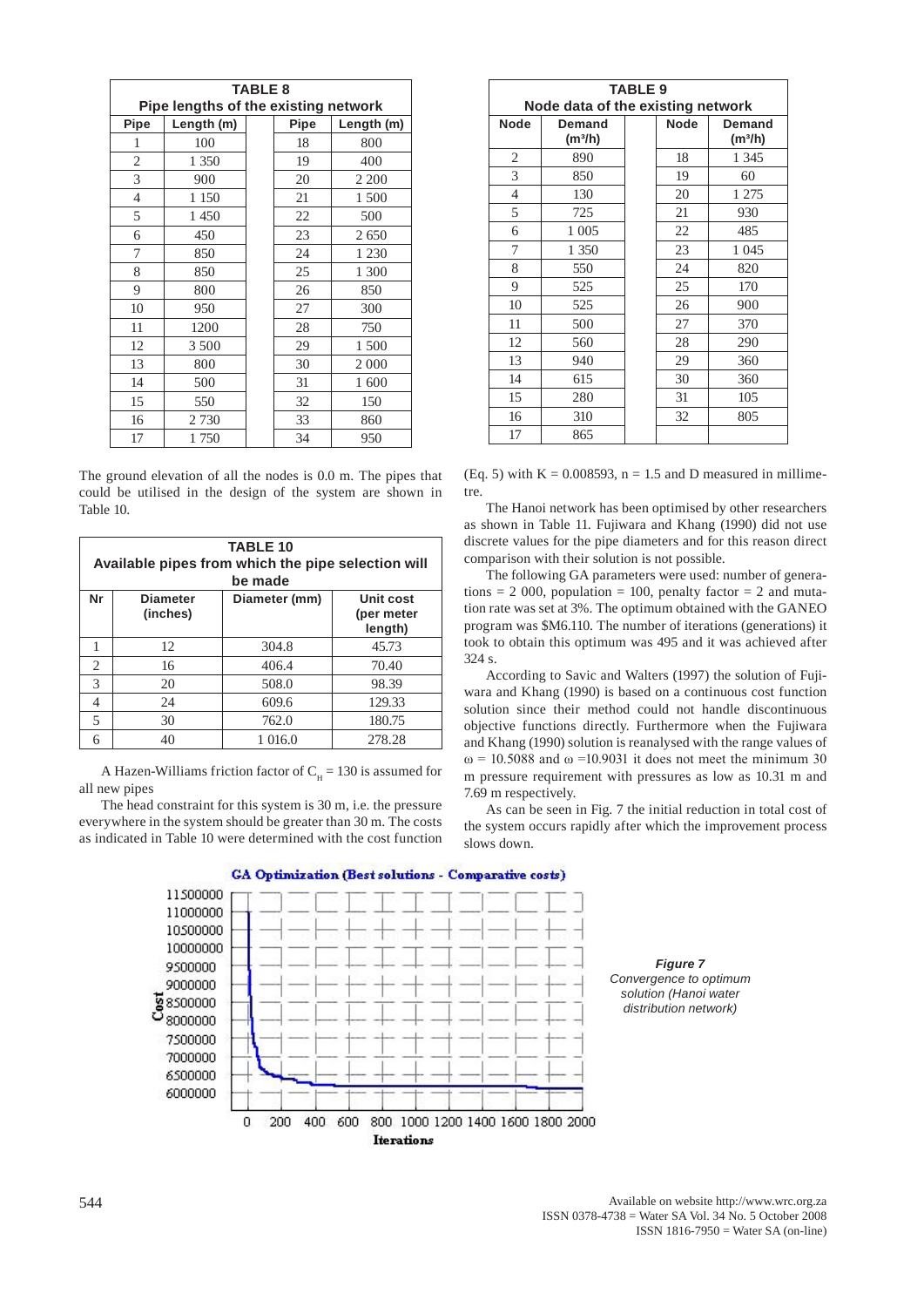| <b>TABLE 11</b> |                     |                 |                          |                                                                                 |                            |                         |                          |
|-----------------|---------------------|-----------------|--------------------------|---------------------------------------------------------------------------------|----------------------------|-------------------------|--------------------------|
|                 | <b>Fujiwara and</b> |                 |                          | Comparison with previous researcher's results (Hanoi water distribution system) |                            |                         |                          |
| Researcher      | <b>Khang (1990)</b> |                 | Savic and Walters (1997) | Vairava-<br>moorthy and<br>Ali (2000)                                           | Liong et al.<br>$(2004)$ * | Wu and<br>Walski (2005) | <b>Authors</b><br>(2008) |
| ω               | 10.5088             | 10.5088         | 10.9031                  | 10.5088                                                                         | 10.667                     | 10.667#                 | 10.667                   |
| Pipe            |                     |                 |                          | <b>Diameter (inches)</b>                                                        |                            |                         |                          |
| 1               | 40                  | 40              | 40                       | 40                                                                              | 40                         | 40                      | 40                       |
| $\overline{2}$  | 40                  | 40              | 40                       | 40                                                                              | 40                         | 40                      | 40                       |
| 3               | 38.8                | 40              | 40                       | 40                                                                              | 40                         | 40                      | 40                       |
| $\overline{4}$  | 38.7                | 40              | 40                       | 40                                                                              | 40                         | 40                      | 40                       |
| 5               | 37.8                | 40              | 40                       | 40                                                                              | 40                         | 40                      | 40                       |
| 6               | 36.3                | 40              | 40                       | 40                                                                              | 40                         | 40                      | 40                       |
| $\tau$          | 33.8                | 40              | 40                       | 40                                                                              | 40                         | 40                      | 40                       |
| 8               | 32.8                | 40              | 40                       | 40                                                                              | 30                         | 40                      | 40                       |
| 9               | 31.5                | 40              | 30                       | 40                                                                              | 30                         | 40                      | 40                       |
| 10              | 25                  | 30              | 30                       | 30                                                                              | 3                          | 30                      | 30                       |
| 11              | $\overline{23}$     | 24              | 30                       | 24                                                                              | $\overline{30}$            | 24                      | 24                       |
| 12              | 20.2                | 24              | 24                       | 24                                                                              | 24                         | 24                      | 24                       |
| 13              | 19                  | 20              | 16                       | 20                                                                              | 16                         | 20                      | 24                       |
| 14              | 14.5                | 16              | 16                       | 16                                                                              | 12                         | 16                      | 12                       |
| 15              | 12                  | 12              | 12                       | 12                                                                              | $\overline{12}$            | 12                      | 12                       |
| 16              | 19.9                | 12              | 16                       | 12                                                                              | 24                         | 12                      | 12                       |
| 17              | 23.1                | 16              | 20                       | 16                                                                              | 30                         | 16                      | 16                       |
| 18              | 26.6                | 20              | 24                       | 20                                                                              | 30                         | 20                      | 24                       |
| 19              | 26.8                | 20              | 24                       | 20                                                                              | 30                         | 20                      | 24                       |
| 20              | 35.2                | 40              | 40                       | 40                                                                              | 40                         | 40                      | 40                       |
| 21              | 16.4                | 20              | 20                       | 20                                                                              | 20                         | 20                      | 20                       |
| $\overline{22}$ | 12                  | $\overline{12}$ | 12                       | 12                                                                              | $\overline{12}$            | 12                      | 12                       |
| 23              | 29.5                | 40              | 40                       | 40                                                                              | 30                         | 40                      | 40                       |
| 24              | 19.3                | 30              | 30                       | 30                                                                              | 30                         | 30                      | 30                       |
| 25              | 16.4                | 30              | 30                       | 30                                                                              | 24                         | 30                      | 30                       |
| 26              | 12                  | 20              | 20                       | 20                                                                              | 12                         | 20                      | 20                       |
| 27              | 20                  | 12              | 12                       | 12                                                                              | 20                         | 12                      | 12                       |
| 28              | 22                  | 12              | 12                       | 12                                                                              | 24                         | 12                      | 12                       |
| 29              | 18.9                | 16              | 16                       | 16                                                                              | 16                         | 16                      | 16                       |
| 30              | 17.1                | 16              | 16                       | 12                                                                              | 16                         | 12                      | 12                       |
| 31              | 14.6                | 12              | 12                       | 12                                                                              | 12                         | 12                      | 12                       |
| 32              | 12                  | 12              | 12                       | 16                                                                              | 16                         | 16                      | 20                       |
| 33              | 12                  | 16              | 16                       | 16                                                                              | 20                         | 16                      | 16                       |
| 34              | 19.5                | 20              | 20                       | 24                                                                              | 24                         | 24                      | 24                       |
| Cost (\$M)      | 5.354               | 6.073           | 6.187                    | 6.056                                                                           | 6.220                      | 6.056                   | 6.110                    |

*\*Shuffled complex evolution method was used*

*# Assumed value of ω since EPANET was used*

Vairavamoorthy and Ali obtained the optimum solution after approximately 25 min. Liong and Atiquzzaman analysis took approximately 11 min whilst the authors obtained the optimum after generation 495 and 6.4 min. The minimum pressure in the system was 30.045 m at node 32.

As detailed in Table 2 a new weighted penalty function is proposed by the authors. Wu and Walski (2005) provide a comparison of various constraint-handling techniques and this is reproduced in Table 12 (including the author's results).

As can be seen in Table 12 (next page) the proposed GA produced satisfactory results compared to others. Furthermore when the optimum Wu and Walski solution, Table 11, is reanalysed with  $\omega$  = 10.667 as used in EPANET it does not meet the minimum pressure requirement of 30 m. Direct comparison is thus difficult but the solutions obtained by the authors are competitive.

#### **Example 3: Two-loop network**

The two-loop network was first studied by Alperovits and Shamir (1977) and many others thereafter (Keedwell and Khu, 2005). The two-loop network consists of eight pipes, which are fed from a single fixed head reservoir to supply the demands as shown in Fig. 8 (next page).

The pipes in the network are all 1 000 m long and the only system constraint is the minimum pressure requirement for nodes 2 to 7 defined as 30 m. The available pipe diameters and costs that could be used in the design of the system are shown in Table 13.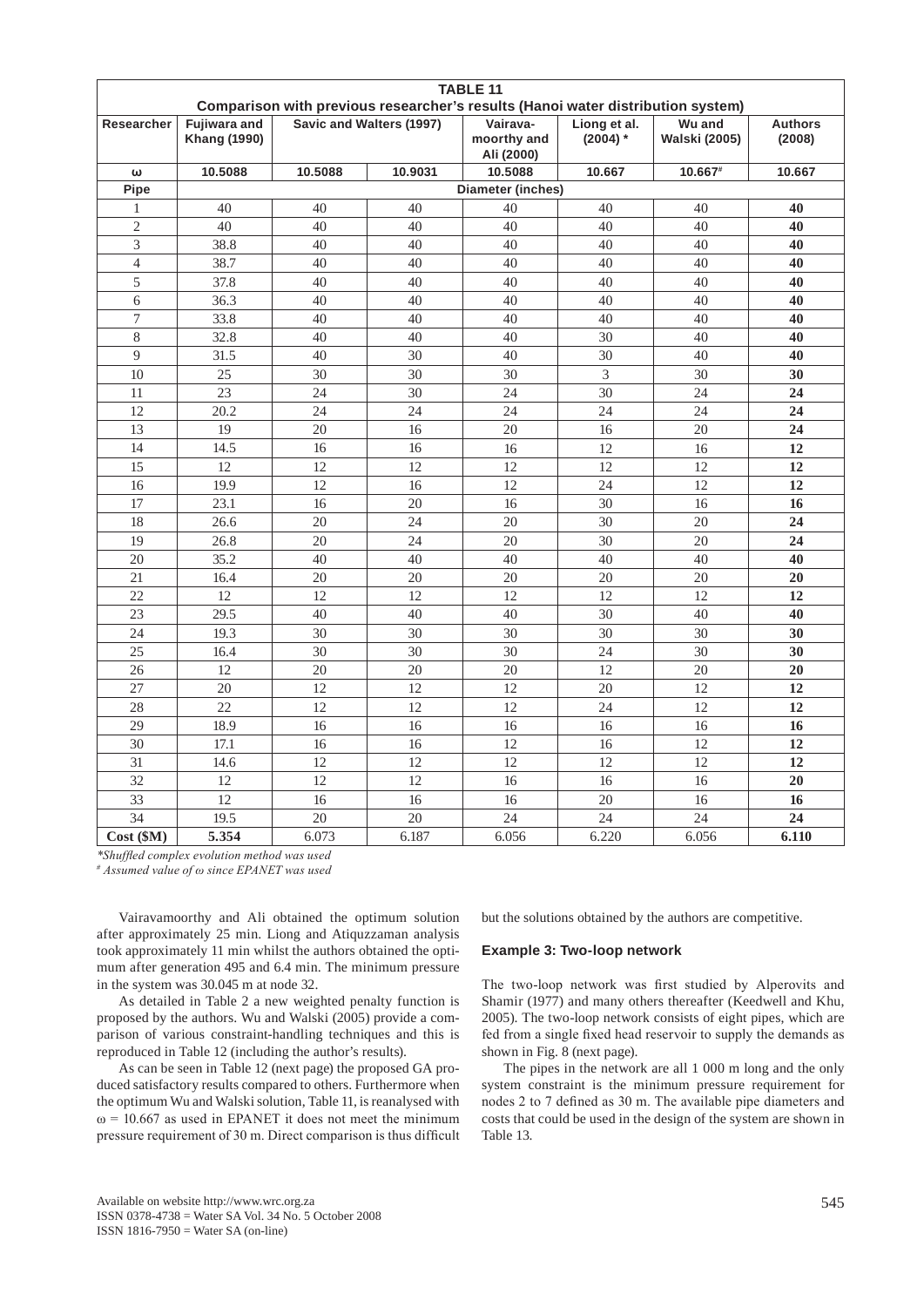|                        | <b>TABLE 12</b>                                                                                       |                                           |                                                  |                                                     |                                            |  |
|------------------------|-------------------------------------------------------------------------------------------------------|-------------------------------------------|--------------------------------------------------|-----------------------------------------------------|--------------------------------------------|--|
|                        | Comparison of weighted penalty with other constraint-handling techniques (Cost in \$10 <sup>6</sup> ) |                                           |                                                  |                                                     |                                            |  |
| <b>Random</b><br>seeds | <b>Dynamic penalty</b><br>(Joins and Houck,<br>1994)                                                  | Niched penalty (Deb<br>and Agraval, 1999) | Self-organising<br>penalty (Lin and Wu,<br>2004) | Self-adaptive pen-<br>alty (Wu and Walski,<br>2005) | <b>Weighted penalty</b><br>(Authors, 2008) |  |
| 0.1                    | 6.56                                                                                                  | 6.3                                       | 6.40                                             | 6.16                                                | 6.15                                       |  |
| 0.2                    | 6.29                                                                                                  | 6.58                                      | 6.41                                             | 6.19                                                | 6.15                                       |  |
| 0.3                    | 6.34                                                                                                  | 6.11                                      | 6.15                                             | 6.06                                                | 6.15                                       |  |
| 0.4                    | 6.61                                                                                                  | 6.35                                      | 6.60                                             | 6.56                                                | 6.15                                       |  |
| 0.5                    | 6.38                                                                                                  | 6.3                                       | 6.39                                             | 6.30                                                | 6.31                                       |  |
| 0.6                    | 6.34                                                                                                  | 6.27                                      | 6.40                                             | 6.23                                                | 6.11                                       |  |
| 0.7                    | 6.64                                                                                                  | 6.20                                      | 6.58                                             | 6.24                                                | 6.35                                       |  |
| 0.8                    | 6.42                                                                                                  | 6.27                                      | 6.27                                             | 6.16                                                | 6.38                                       |  |
| 0.9                    | 6.41                                                                                                  | 6.27                                      | 6.30                                             | 6.30                                                | 6.33                                       |  |
| <b>Best</b>            | 6.29                                                                                                  | 6.11                                      | 6.15                                             | 6.06                                                | 6.11                                       |  |
| Average                | 6.44                                                                                                  | 6.29                                      | 6.39                                             | 6.24                                                | 6.23                                       |  |
| Worst                  | 6.64                                                                                                  | 6.58                                      | 6.60                                             | 6.56                                                | 6.38                                       |  |



*Two-loop network*

The objective of the system was to determine the required pipe diameters that would yield the least total cost whilst still supplying the demand and adhering to the system constraint of minimum pressure at each node. Although the system seems extremely simple there are still  $8<sup>14</sup>$  possible combinations of pipes.

Savic and Walters (1997) found two solutions consistently at 419 000 and 420 000 cost units (depending on ω) which satisfied the demand and pressure requirements. According to Keedwell and Khu (2005) the algorithm was ran for 500 generations with a population size of 50, i.e. 25 000 network simulations. Using a cellular automata (CA), genetic algorithm (GA) combination approach Keedwell and Khu (2005) also analysed the two-loop network. The Cellular Automation for Network Design Algorithm combined with a GA (called by the authors CANDA-GA)

|                | <b>TABLE 13</b><br>Available pipes (Two-loop network) |                         |                                           |  |  |
|----------------|-------------------------------------------------------|-------------------------|-------------------------------------------|--|--|
| Nr             | <b>Diameter</b><br>(inches)                           | <b>Diameter</b><br>(mm) | <b>Unit cost</b><br>(per meter<br>length) |  |  |
| 1              | 1                                                     | 25.4                    | 2                                         |  |  |
| 2              | $\overline{2}$                                        | 50.8                    | 5                                         |  |  |
| 3              | 3                                                     | 76.2                    | 8                                         |  |  |
| $\overline{4}$ | 4                                                     | 101.6                   | 11                                        |  |  |
| 5              | 6                                                     | 152.4                   | 16                                        |  |  |
| 6              | 8                                                     | 203.2                   | 23                                        |  |  |
| 7              | 10                                                    | 254.0                   | 32                                        |  |  |
| 8              | 12                                                    | 304.8                   | 50                                        |  |  |
| 9              | 14                                                    | 355.6                   | 60                                        |  |  |
| 10             | 16                                                    | 406.4                   | 90                                        |  |  |
| 11             | 18                                                    | 457.2                   | 130                                       |  |  |
| 12             | 20                                                    | 508.0                   | 170                                       |  |  |
| 13             | 22                                                    | 558.8                   | 300                                       |  |  |
| 14             | 24                                                    | 609.6                   | 550                                       |  |  |

can be described as seeding the GA with CA solutions, i.e. providing a better initial population to start with. The optimisation results of Savic and Walters (1997), Keedwell and Khu (2005) and the authors are presented in Table 14.

As discussed by Savic and Walters (1997) other researchers also provided solutions in this range such as Kessler and Shamir (1989) with 402 352 and Eiger et al. (1994) with 417 500 but these solutions did not obtain the minimum pressure requirement of 30 m as every node. Some other researchers such as Goulter et al. (1986) with a cost of 435 015 and Alperovits and Shamir (1977) with a cost of 497 525 obtained feasible solutions but utilised split pipe solutions.

Keedwell and Khu (2005) reported that both algorithms (GA and CANDA-GA) fitness converged after 3 000 generations. If this is compared with what was obtained with GANEO it can be clearly seen that an optimum or near optimum is very quickly obtained. The results furthermore show an improvement of the average total cost of the five runs (different initial seed values) that were performed. The worst result obtained with GANEO was 9 000 cost units better than that obtained by Keedwell and Khu (2005) with the standard GA and 2 000 cost units better than that obtained with the CANDA-GA.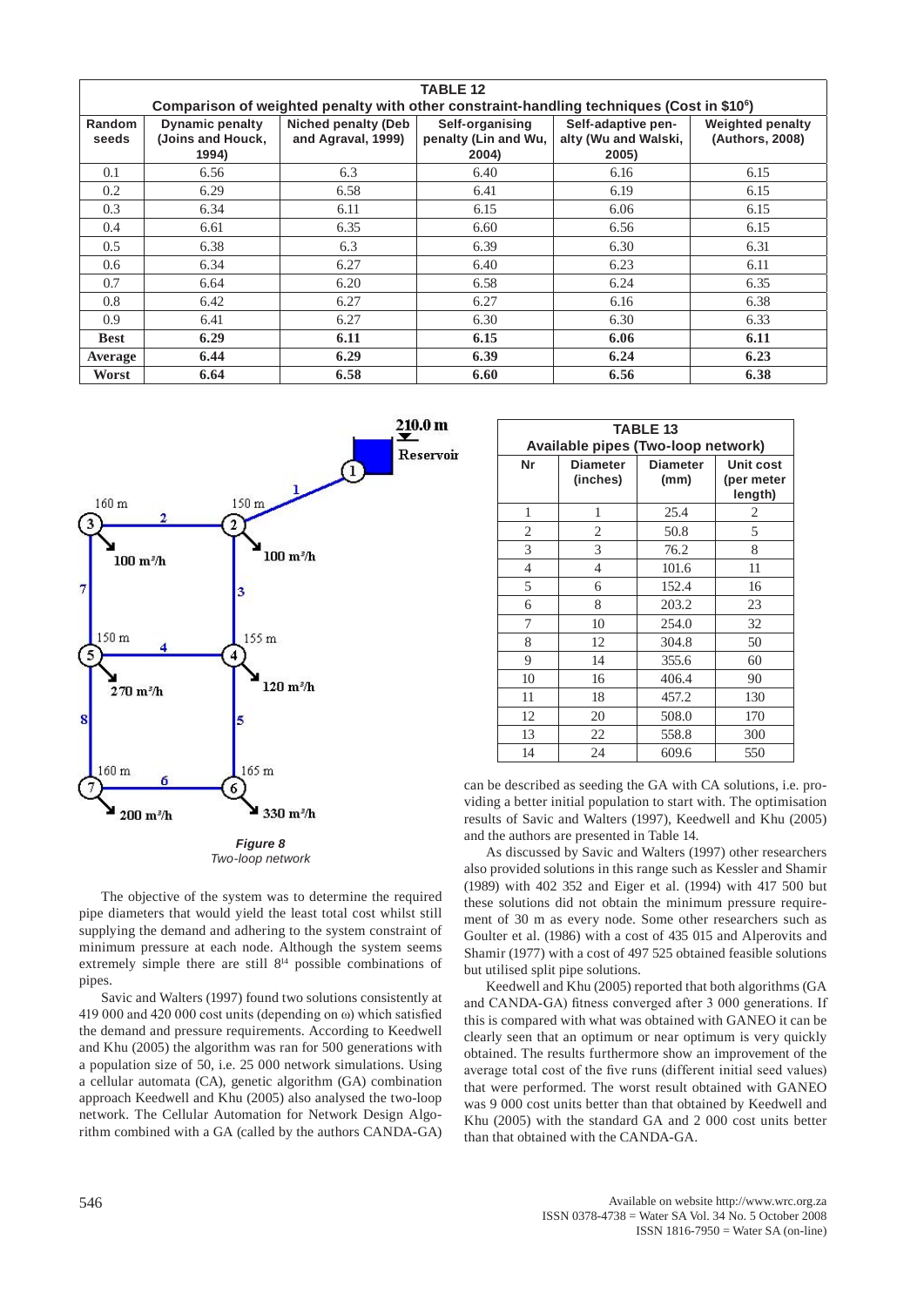| <b>TABLE 14</b><br>Optimisation results of the two-loop network |                        |                     |                         |                      |                          |
|-----------------------------------------------------------------|------------------------|---------------------|-------------------------|----------------------|--------------------------|
| Researcher                                                      | Savic & Walters (1997) |                     | Keedwell and Khu (2005) |                      | <b>Authors</b><br>(2008) |
|                                                                 | GA <sub>1</sub>        | GA <sub>2</sub>     | <b>GA</b>               | <b>CANDA-GA</b>      | <b>GANEO</b>             |
| $\omega$                                                        | 10.5088                | 10.9031             | 10.667                  | 10.667               | 10.667                   |
| Cost                                                            | 419 000*               | 420 000             | $436\,200*$             | $432,400^{\text{*}}$ | 423 000 <sup>#</sup>     |
| Number of generations                                           | 500                    | 500                 | 10 000                  | 10 000               | 1 0 0 0                  |
| Run time                                                        | $10 \text{ min}$ **    | $10 \text{ min}$ ** |                         |                      | $2.7 \text{ min}$        |

*\* The solution obtained will provide an unfeasible solution if ω = 10.9031, since the pressure at node 3 drops to 29.97 m (Coley, 2003)*

*\*\* According to Savic and Walters (1997) each run took 10 min CPU time on a PC 486/DX 2 50 and one of these solutions were always identified when 10 runs were performed.*

*# The average cost of a number of different runs. The optimum cost of 419 000 was also obtained, see Table 15.*

| <b>TABLE 15</b><br>Direct comparison of optimisation results of the Two-loop network |                         |                 |                       |                      |          |
|--------------------------------------------------------------------------------------|-------------------------|-----------------|-----------------------|----------------------|----------|
| <b>Initial seed</b>                                                                  | Keedwell and Khu (2005) |                 | <b>Authors (2008)</b> |                      |          |
|                                                                                      | <b>GA</b>               | <b>CANDA-GA</b> |                       |                      |          |
|                                                                                      | Cost                    | Cost            | Cost                  | <b>Generation nr</b> | Time (s) |
|                                                                                      | 420 000                 | 441 000         | 419 000               | 984                  | 159      |
| 12                                                                                   | 424 000                 | 424 000         | 419 000               | 386                  | 63       |
| 123                                                                                  | 448 000                 | 439 000         | 437 000               | 999                  | 163      |
| 1234                                                                                 | 442 000                 | 420 000         | 420 000               | 662                  | 108      |
| 12345                                                                                | 447 000                 | 438 000         | 420 000               | 805                  | 131      |
| Average                                                                              | 436 200                 | 432 400         | 423 000               | 529                  | 124.8    |

The optimum solution of 419 000 cost units is obtained if the pipes as listed in Table 16 are used resulting in a minimum pressure in the system at node 6 being 30.44 m. These results were obtained with the following GA parameter: number of generations  $= 1000$ , population  $= 100$ , penalty factor  $= 1.5$  and mutation rate was set at 10%.

| <b>TABLE 16</b><br><b>Optimisation result of the</b><br>two-loop network |                         |  |  |
|--------------------------------------------------------------------------|-------------------------|--|--|
| Pipe nr                                                                  | <b>Diameter</b><br>(mm) |  |  |
| 1                                                                        | 457.2                   |  |  |
| 2                                                                        | 254.0                   |  |  |
| 3                                                                        | 406.4                   |  |  |
| 4                                                                        | 101.6                   |  |  |
| 5                                                                        | 406.4                   |  |  |
| 6                                                                        | 254.0                   |  |  |
|                                                                          | 254.0                   |  |  |
|                                                                          | 25.4                    |  |  |

# **Features of GANEO**

The developed GA was implemented in the software package GANEO to test its ability, and some of the features that makes the optimisation process more powerful are:

- **•** Initial seed number setting of the initial seed number for the pseudo random generator
- **•** Selecting of cross-over method single point, double point or uniform
- **•** Selecting the mutation procedure and value random or Min-Max
- **•** Setting the termination criteria number of generations,

time limit or when no change in fitness occurs for a set number of generations

- **•** Setting of population size four to one hundred
- **•** Penalty factors the penalty factor can be set for nodes not meeting the minimum pressure requirement as well as a penalty factor for velocities which are greater than a specified value
- **•** Pipe/link fixing when an existing network is analysed for rehabilitation purposes GANEO allows the fixing, restricting the changing or adding, of certain pipes. These pipes will thus be kept as is and won't be upgraded or improved although these will be included in the hydraulic analysis of the system. The reason for fixing a pipe is for instance when it is too costly or difficult to change/improve or if it is part of the existing system that must simply be analysed as part of the new extension of the network.

# **Conclusions**

The developed genetic algorithm optimisation model was tested on three benchmark networks and it has been shown to produce good results in a limited number of generations (in relation to other GA-based methods). The weighted penalty function produced satisfactory final results and showed faster initial convergence. The developed GANEO program can be used in the design and analysis of a new network as well as providing suggestions on how to improve an existing network (adding additional pipes or replacing existing pipes). The EPANET software used for the hydraulic analysis of the systems is well-accepted, well-tested analysis software used in various other hydraulic analysis packages. The EPANET hydraulic modelling software as well as the developed GANEO software, which performs the optimisation of the water distribution network, is freeware. The software provides a tool for consulting engineers to optimise the